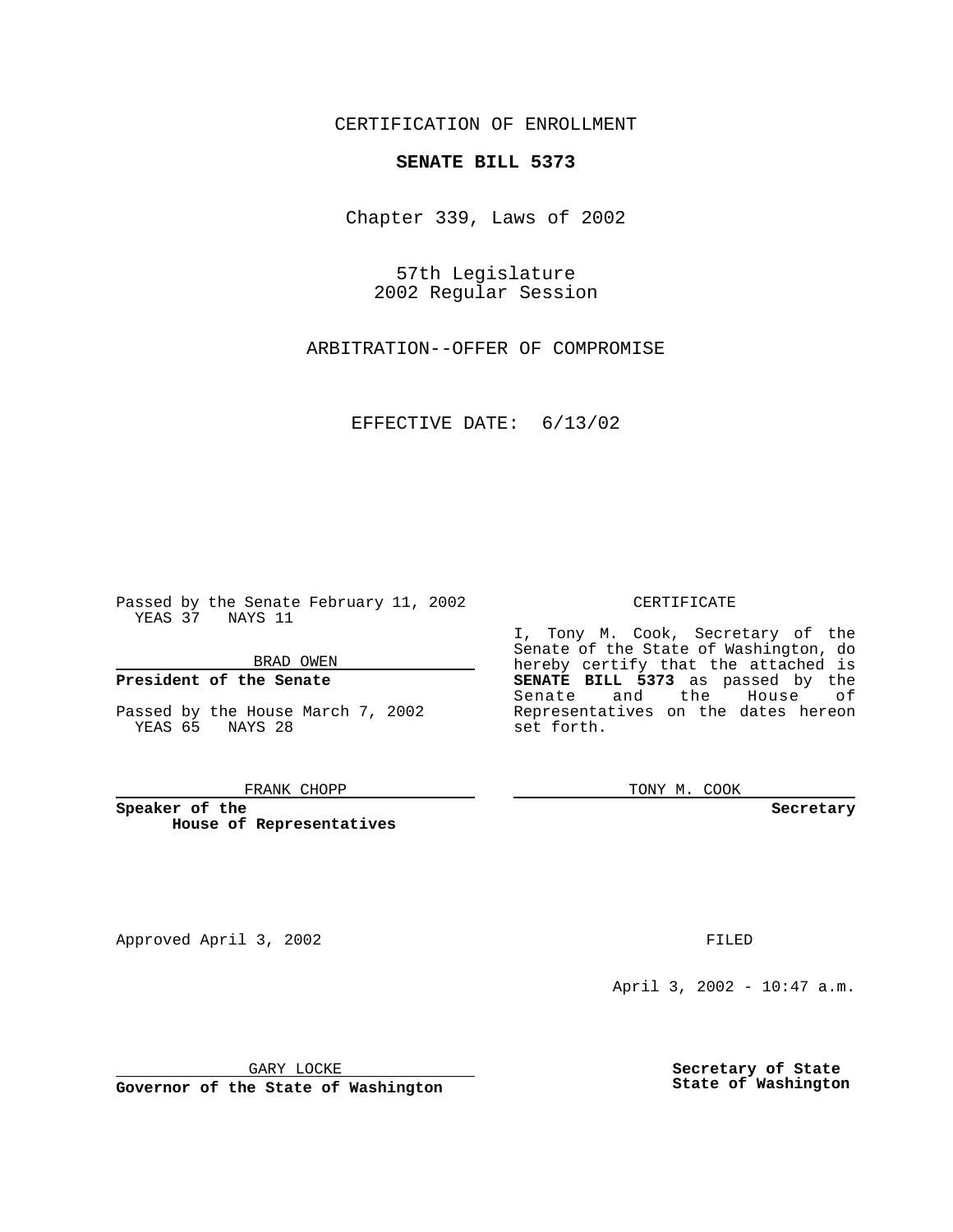# **SENATE BILL 5373** \_\_\_\_\_\_\_\_\_\_\_\_\_\_\_\_\_\_\_\_\_\_\_\_\_\_\_\_\_\_\_\_\_\_\_\_\_\_\_\_\_\_\_\_\_\_\_

\_\_\_\_\_\_\_\_\_\_\_\_\_\_\_\_\_\_\_\_\_\_\_\_\_\_\_\_\_\_\_\_\_\_\_\_\_\_\_\_\_\_\_\_\_\_\_

Passed Legislature - 2002 Regular Session

### **State of Washington 57th Legislature 2001 Regular Session**

**By** Senators Sheahan, Kline, McCaslin, Thibaudeau, Kastama, Long, Roach, Johnson and Constantine

Read first time 01/19/2001. Referred to Committee on Judiciary.

1 AN ACT Relating to mandatory arbitration of civil actions; amending 2 RCW 7.06.050 and 7.06.060; and adding a new section to chapter 7.06 3 RCW.

4 BE IT ENACTED BY THE LEGISLATURE OF THE STATE OF WASHINGTON:

5 **Sec. 1.** RCW 7.06.050 and 1982 c 188 s 2 are each amended to read 6 as follows:

 (1) Following a hearing as prescribed by court rule, the arbitrator shall file his decision and award with the clerk of the superior court, together with proof of service thereof on the parties. Within twenty days after such filing, any aggrieved party may file with the clerk a written notice of appeal and request for a trial de novo in the superior court on all issues of law and fact. Such trial de novo shall thereupon be held, including a right to jury, if demanded.

14 (a) Up to thirty days prior to the actual date of a trial de novo, 15 a nonappealing party may serve upon the appealing party a written offer 16 of compromise.

17 (b) In any case in which an offer of compromise is not accepted by 18 the appealing party within ten calendar days after service thereof, for 19 purposes of MAR 7.3, the amount of the offer of compromise shall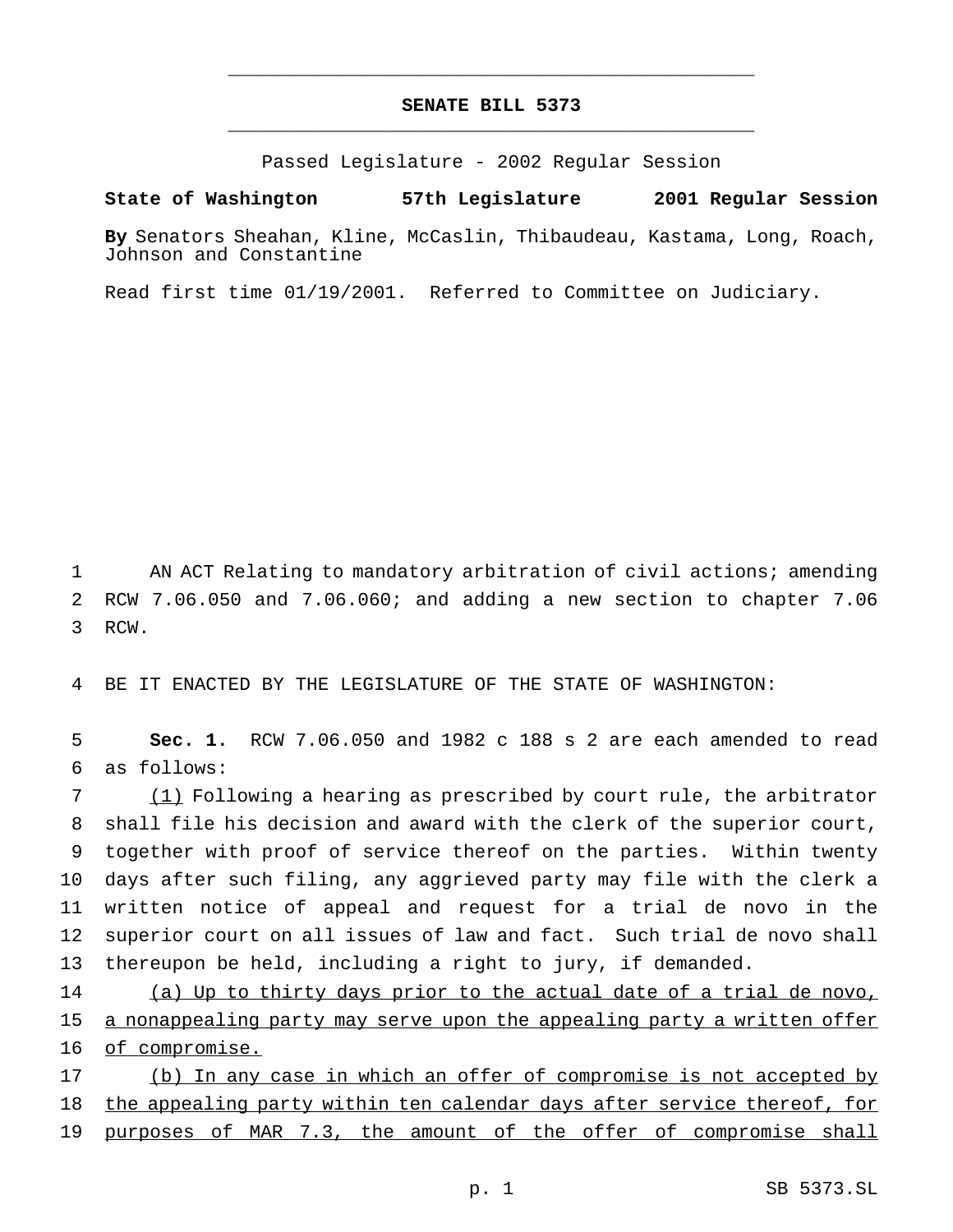1 replace the amount of the arbitrator's award for determining whether the party appealing the arbitrator's award has failed to improve that party's position on the trial de novo.

 (c) A postarbitration offer of compromise shall not be filed or communicated to the court or the trier of fact until after judgment on the trial de novo, at which time a copy of the offer of compromise 7 shall be filed for purposes of determining whether the party who 8 appealed the arbitrator's award has failed to improve that party's position on the trial de novo, pursuant to MAR 7.3.

10 (2) If no appeal has been filed at the expiration of twenty days following filing of the arbitrator's decision and award, a judgment shall be entered and may be presented to the court by any party, on notice, which judgment when entered shall have the same force and effect as judgments in civil actions.

 **Sec. 2.** RCW 7.06.060 and 1979 c 103 s 6 are each amended to read as follows:

17 (1) The ((supreme)) superior court ((may by rule provide for)) 18 shall assess costs and reasonable attorney's fees ((that may be 19 assessed)) against a party ((appealing from)) who appeals the award 20 (( $w$ ho)) and fails to improve his <u>or her</u> position on the trial de novo. 21 The court may assess costs and reasonable attorneys' fees against a party who voluntarily withdraws a request for a trial de novo if the withdrawal is not requested in conjunction with the acceptance of an 24 offer of compromise.

 (2) For the purposes of this section, "costs and reasonable attorneys' fees" means those provided for by statute or court rule, or both, as well as all expenses related to expert witness testimony, that 28 the court finds were reasonably necessary after the request for trial de novo has been filed.

 (3) If the prevailing party in the arbitration also prevails at the 31 trial de novo, even though at the trial de novo the appealing party may have improved his or her position from the arbitration, this section 33 does not preclude the prevailing party from recovering those costs and disbursements otherwise allowed under chapter 4.84 RCW, for both actions.

 NEW SECTION. **Sec. 3.** A new section is added to chapter 7.06 RCW to read as follows: